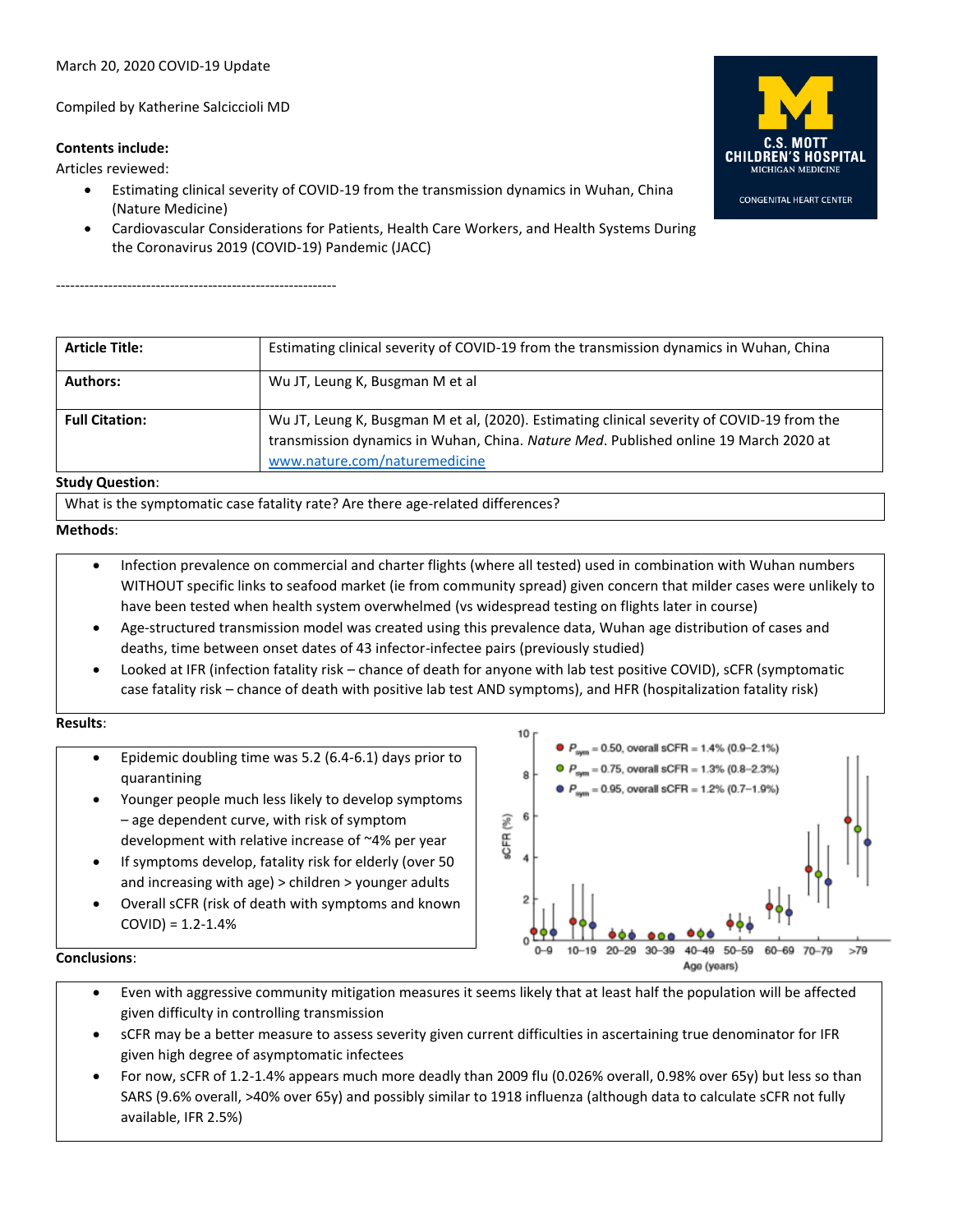## **Perspective:**

Overall, a model was created to help estimate severity while mitigating the effects of overwhelmed healthcare systems with limited testing. Children are less likely to be symptomatic but slightly more likely to die if symptomatic than younger adults, where older adults are both more likely to become symptomatic and more likely to die if symptoms develop. This model helps explain the dramatic differences in 'fatality rate' being seen between China, South Korea, and Italy and gives a nice framework for how to interpret infection vs symptomatic vs hospital fatality rate. While there are multiple assumptions made in applying data to their model, it helps put the current outbreak into context with previous pandemics.

## **Summary Written by:**

Katherine B. Salciccioli MD

**Topic Areas:** COVID-19, fatality rate, severity, transmission, age-related differences

| <b>Article Title:</b> | Cardiovascular Considerations for Patients, Health Care Workers, and Health Systems During<br>the Coronavirus 2019 (COVID-19) Pandemic                                                     |
|-----------------------|--------------------------------------------------------------------------------------------------------------------------------------------------------------------------------------------|
| <b>Short Title:</b>   | CV considerations in COVID19                                                                                                                                                               |
| <b>Authors:</b>       | Driggin E, Madhaven MV, Bikdeli B et al.                                                                                                                                                   |
| <b>Full Citation:</b> | Driggin E, Madhaven MV, Bikdeli B et al. (2020). Cardiovascular Considerations for Patients,<br>Health Care Workers, and Health Systems During the Coronavirus 2019 (COVID-19) Pandemic. J |
|                       | Am Coll Cardiol. Published online 17 March 2020 at www.onlinejacc.org                                                                                                                      |

### **Key Points**:

- All data being used currently is based on retrospective, largely single-center series no prospective cohort or randomized studies were included in the review –mainly from Chinese data, so any resulting biases are in the results
- High prevalence of CVD in patients with severe COVID19 infection: 17.1% HTN, 16.4% cardiac/cerebrovascular dz
- Higher case fatality rate in patients with CVD (10.5%), HTN (6.0%) vs overall 2.3% prelim data from Italy appears to show similar increased mortality in patients with comorbidities
- Potential mechanisms for this increased risk: coincidence of CVD with aging/DM/HLD, role of COVID19 in worsening underlying CVD (not just CVD causing more severe COVID19 dz), differential expression of ACE2
- COVID19 will likely be more severe in heart transplant patients (as with all viral infections in solid organ transplants) consideration should be given to testing donors and recipients
- CV sequelae of COVID-19 include myocardial injury (elevated troponin without ECG or echo changes), acute myocarditis (up to 7% of deaths in one small study of 68 deaths), and acute coronary syndrome (similar to flu)
- High prevalence of arrhythmias, although somewhat poorly described to date: up to 17% in study of 138 patients, much more common (44% vs 7%) in ICU vs acute care -> sustained tachyarrhythmias raise concern for myocarditis
- Heart failure was present in up to 23% of admitted patients unclear if exacerbation of underlying ventricular dysfunction vs new insult
- Septic shock may be accompanied by cardiogenic shock, with mixed shock complicating support and mgmt. decisions
- Coagulation is abnormal in severe COVID19 with 71% of patients meeting criteria for DIC D-dimer >1 um/dL was independently associated with death in 2 large studies; based on current data, recommend routine anticoagulation
- Multiple therapeutic drugs (antivirals, immunomodulators) are being investigated many have CV effects and/or interactions with CV drugs requiring careful monitoring and management
- Insufficient data to suggest mechanistic connection between ACEi/ARB and contracting COVID or with illness severity once contracted, so no practice changes recommended at this time
- Consider external mechanical compression devices to protect healthcare workers during CPR
- Full, extensive cath lab and other procedure room cleaning is necessary following procedure on COVID19 patient
- Triaging outpatient visits to utilize telemedicine as much as possible is ideal as well as limiting elective procedures
- In preparing for hospital surges, consider minimizing invasive procedures (ie cath vs open surgery)
- Overall, ensuring continued CVD care in non-infected patients while hospital surges are occurring will be challenging
- Ongoing education, communication between societies (ie recent ACC and ESC consensus statements on ACEi/ARB use), ethical discussions will be needed in period of rapid change